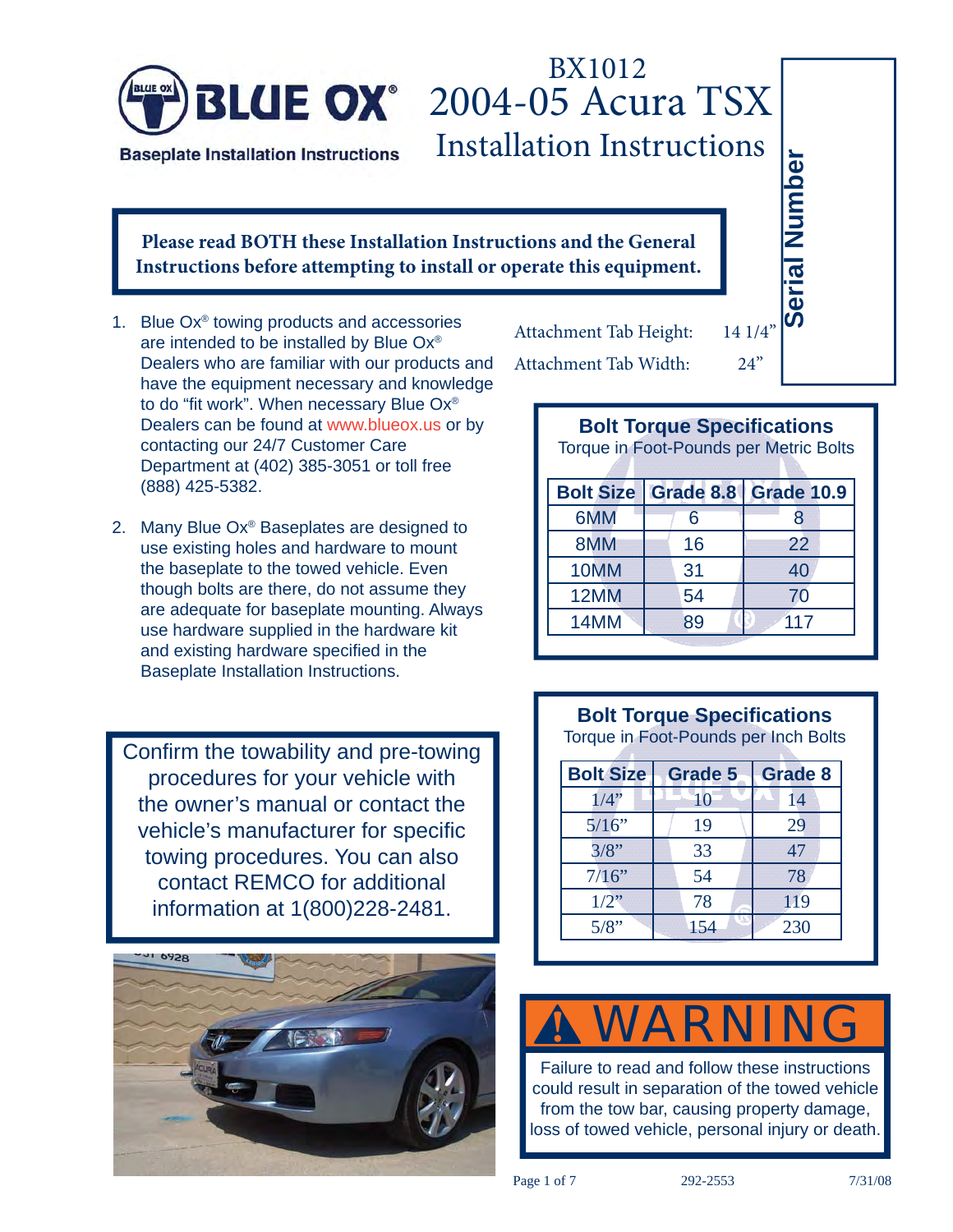### **Parts List**

| Ref. No. | Qty. | Part#    | <b>Description</b>                             |
|----------|------|----------|------------------------------------------------|
|          |      | 61-5930  | Weldment, Baseplate, BX1012                    |
| 2        | 6    | 61-5208  | 3/8" Nutplate, with Wire                       |
| 3        |      | 201-0368 | 3/8-16 x 1 1/4" Bolt, Grd. 5, ZP               |
| 4        | 6    | 201-0440 | 3/8-16 x 1 1/2" Bolt, Grd. 5, ZP               |
| 5        | 8    | 203-0010 | 3/8" Lock Washer, ZP                           |
| 6        | 2    | 202-0003 | $3/8 - 16$ Hex Nut                             |
| 7        | 2    | 201-0553 | 1/4-20 x 1/2" Hx. Wshd, Type F Screw           |
| 8        | 2    | 201-0192 | #10-32 x 1/2" Slot, Rd. Hd. Screw              |
| 9        |      | 203-0054 | #10 Lock Washer                                |
| 10       | 2    | 202-0047 | #20-32 Hex Nut                                 |
| 11       | 2    | 101-5822 | Adapter, 4 Way Connector                       |
| 12       | 2    | 62-3469  | Attachment, Assembly, SF/LB (R)                |
|          | 2    | 226-0046 | Baseplate Safety Cable, 36" CL III (Not Shown) |
|          | 2    | 229-0359 | Quicklink, 3/8, ZP (Not Shown)                 |
|          | 2    | 290-0437 | Cap Plug, Black (Not Shown)                    |



#### **Important:**

Use only genuine factory replacement parts on your baseplate. Do NOT substitute homemade or non-typical parts. If a bolt is lost or in need of replacement, for your safety and the preservation of your baseplate, be sure to use a replacement bolt of the same grade (In most cases it will be Grade 5, please reference the parts list above). Replacement parts may be ordered through your nearest Blue Ox® Dealer or Distributor, or call our 24/7 Customer Care Team at (402)385-3051.

Page 2 of 7 292-2553 7/31/08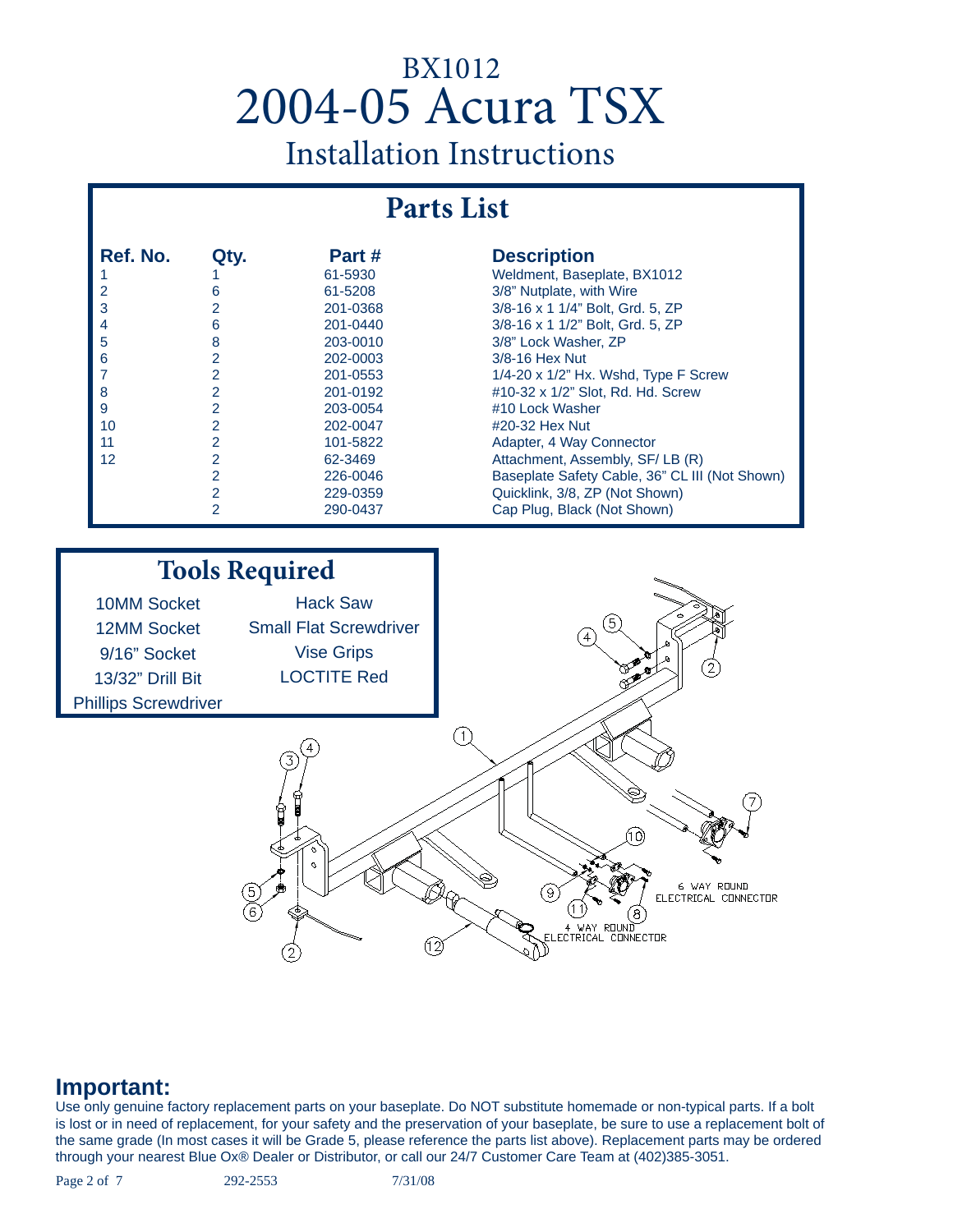### **Removable Tabs:**

Due to the design of the removable tabs, the RangeFinder II tow bar con not be used. Adapters, except the BX8833 and the BX88151, can not be used with this baseplate.

### **Instructions:**

**The headlight assembly and front fascia are removed and reinstalled for the baseplate installation. Drilling is required.** 

**The dimensional variations between otherwise identical vehicles can be considerable. While the baseplate was designed for easy installation, it may be necessary to tailor the baseplate slightly to compensate for auto manufacturer's tolerances. These minor adjustments may include fi ling a hole slightly, bending electrical rods, and/ or bending end plates.**

**The BX8848 4 - Diode Wiring Kit is recommended for this vehicle.**

### **Installation Instructions**



1. Remove the twelve pushpins from the black plastic cover on the top side of the fascia. Lift the cover and set it and the pushpins aside to be reinstalled later.



2. Remove one Phillips screw from the fascia's corner, just above the front tire. Do this to both sides of the vehicle.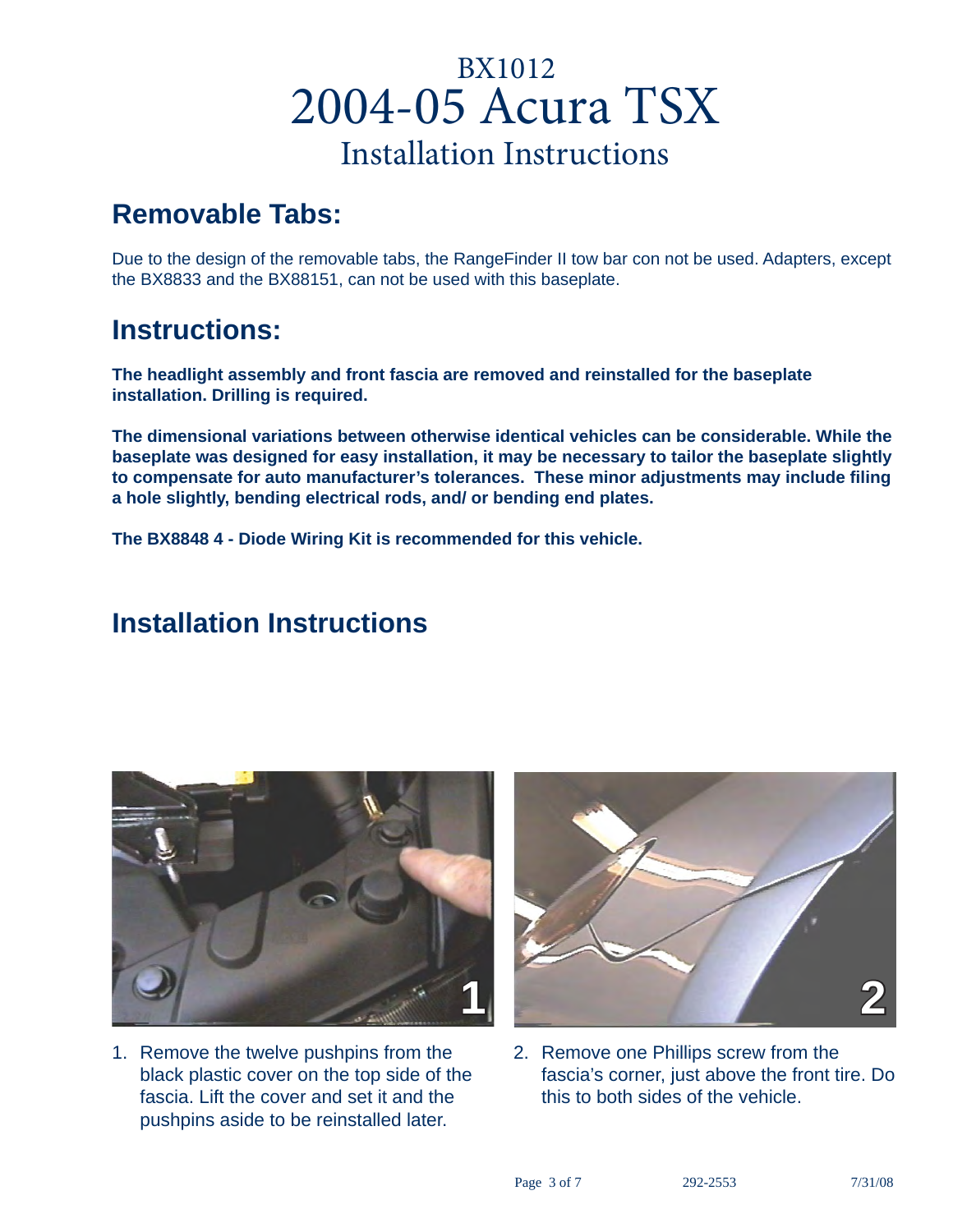

3. Remove the four metric bolts from the bottom edge of the front fascia with the 10MM socket and seven pushpins. Pull the fascia forward, set it and the pushpins aside to be reinstalled later.



4. Using the 10MM socket, remove two metric bolts just above the headlight assembly. Do this to both sides of the vehicle. Set the bolts aside to be reinstalled later.



5. Just below the blinker on the headlight assembly, remove one metric bolt and one metric bolt on the lower part of the assembly just above the frame using the 10MM socket. Do this to both sides of the vehicle. Pull the headlight assemblies forward, unplug. Set bolts and headlight assemblies aside to be reinstalled later.



6. Using the small flat screwdriver, remove the temperature sensor and set out of the way to be reattached later.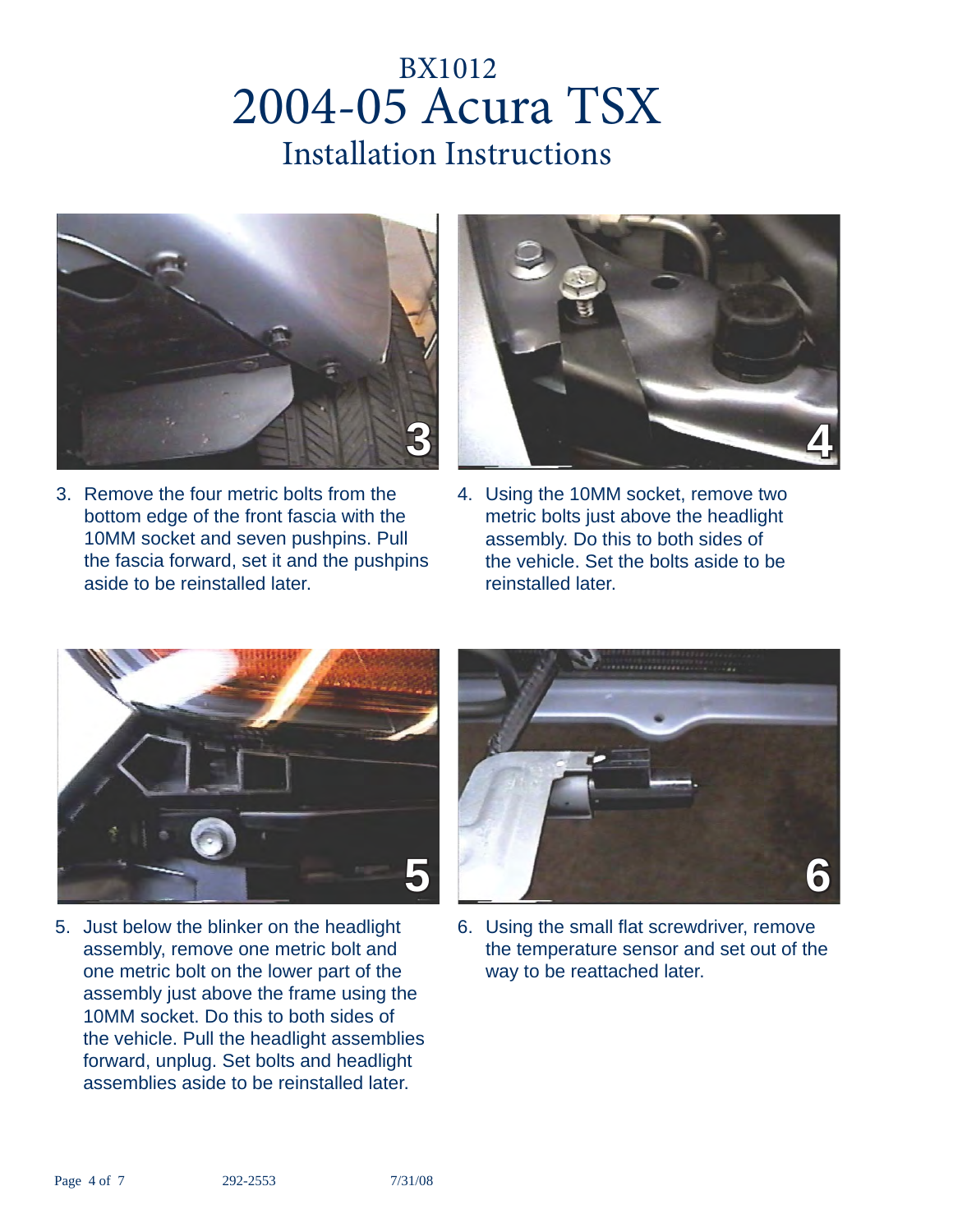

7. Using the 12MM socket, remove two metric bolts from the top of the metal bumper and one metric from the bottom. Set the bolts and the metal bumper aside to be reinstalled later.



8. Using the baseplate as a template, drill four holes into each frame end with the 13/32" drill bit. Be sure NOT to drill out the forward reservoir hole. Check the hole location on page 2 for the 6MM-1.0 x 30MM hex bolt. Also drill the four marked holes on the bottom side of the metal bumper with the 13/32" drill bit. Insert the 3/8-16 nut plates into the frame ends to align with the 3/8-16 x 1 1/2" hex bolts and the 3/8" lock washers. Do NOT tighten the bolts. Be sure to use LOCTITE Red on ALL bolts before tightening.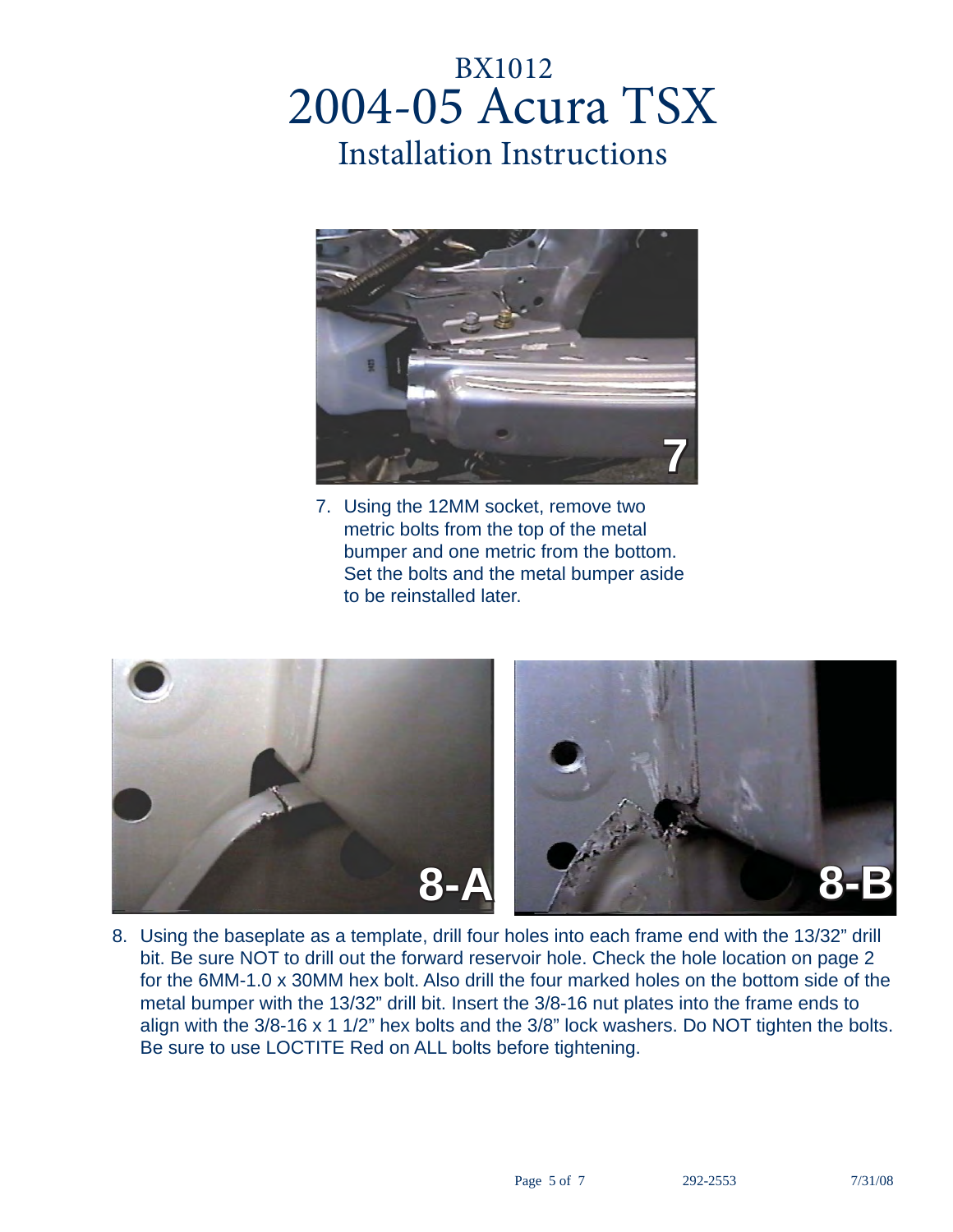

9. Cut the flat webbing on the top of the frame end. Do this to both sides of the vehicle.



10. Set the baseplate in place on the frame ends as shown. Slide it as far back as possible and clamp it with the large vise grips. Do this to both sides of the vehicle.



11. Using the baseplate as a template, drill the top two holes with the 13/32" drill bit. Do this to both sides of the vehicle. Install the 3/8-16 x 1 1/4" hex bolt, 3/8" lock washer, and the #10-32 hex nut into the frame end to align with the drilled holes and tighten the  $3/8-16 \times 11/2$ " hex bolt and lock washer. **Be sure to apply LOCTITE Red to ALL bolts before tightening. Tighten ALL bolts according to the torque chart in the Baseplate General Towing Instructions.**



12. Using the baseplate as a template, drill the rest of the holes with the 13/32" drill bit. Insert nut plates into the end of the frame to align with the drilled hole, tighten 3/8-16 x 1 1/2" hex bolts and 3/8" lock washers. Do this to both sides of the vehicle. **Be sure to apply LOCTITE Red to ALL bolts before tightening. Tighten ALL bolts according to the torque chart in the Baseplate General Towing Instructions.**